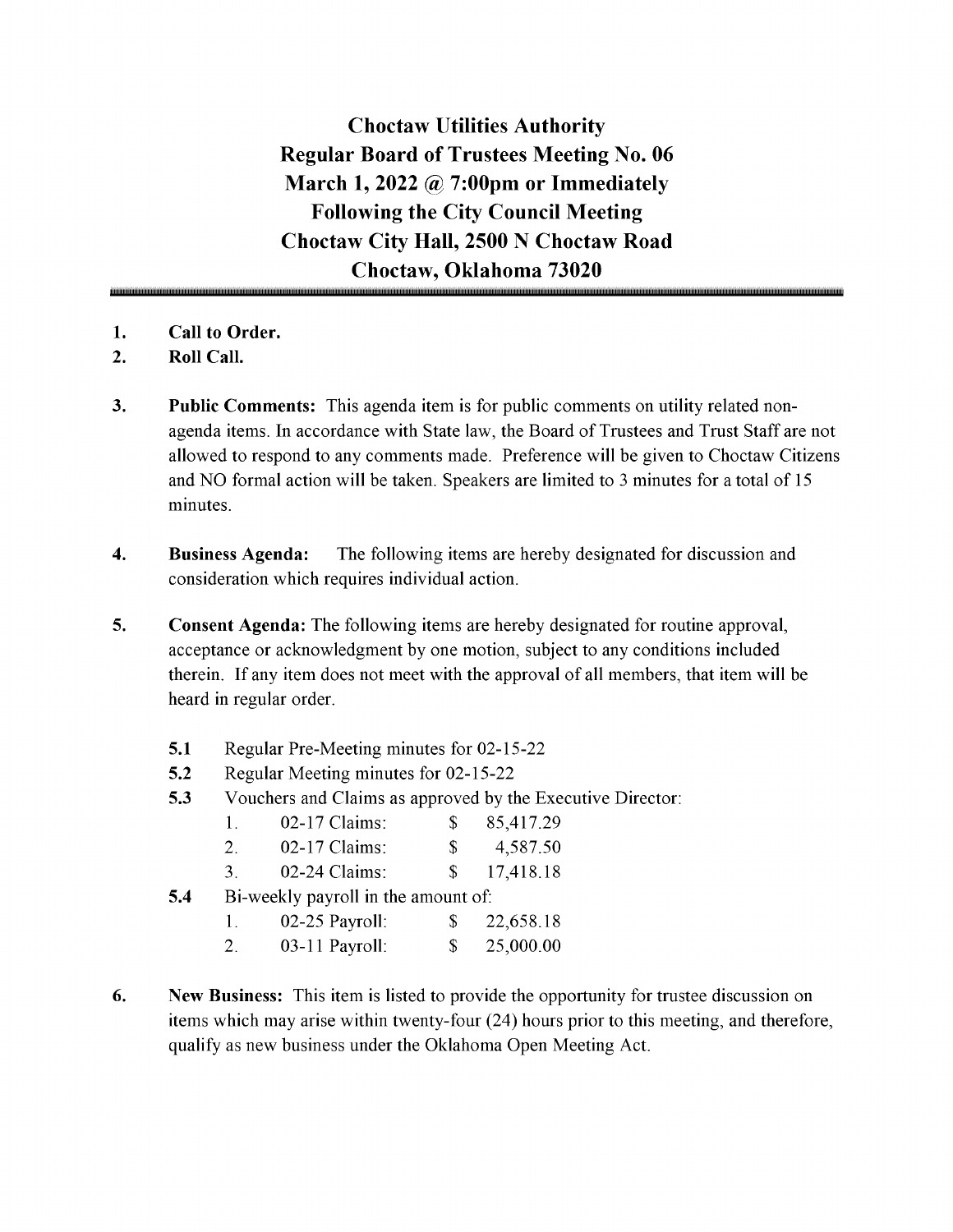- 7. Trustee/Staff Remarks: This item is listed to provide an opportunity for the trustees and/or staff to make comments and/or request specific agenda items. No action will be taken.
	- 7.1 Board of Trustees;
	- 7.2 Trust Attorney;
	- 7.3 Executive Director; and
	- 7.4 Project Updates

#### 8. Adjournment:

This agenda was posted in prominent public view at Choctaw City Hall on or prior to 5: 00 pm on February 25, 2022, in accordance with the Oklahoma Open Meeting Act.

f A

Amanda Williams, City Clerk

THE CHOCTAW UTILITIES AUTHORITY ENCOURAGES PARTICIPATION FROM ALL ITS CITIZENS. IF PARTICIPATION AT ANY PUBLIC MEETING IS NOT POSSIBLE DUE TO A DISABILITY, PLEASE NOTIFY THE CITY CLERK AT LEAST TWENTY- FOUR( 24) HOURS PRIOR TO THE SCHEDULED MEETING SO THAT NECESSARY ACCOMMODATIONS CAN BE MADE. ACCESS TO RESTROOMS DURING THE MEETING WILL BE AVAILABLE UPON REQUEST TO CITY STAFF.

> Page 2 Regular CUA No. 06 March 1, 2022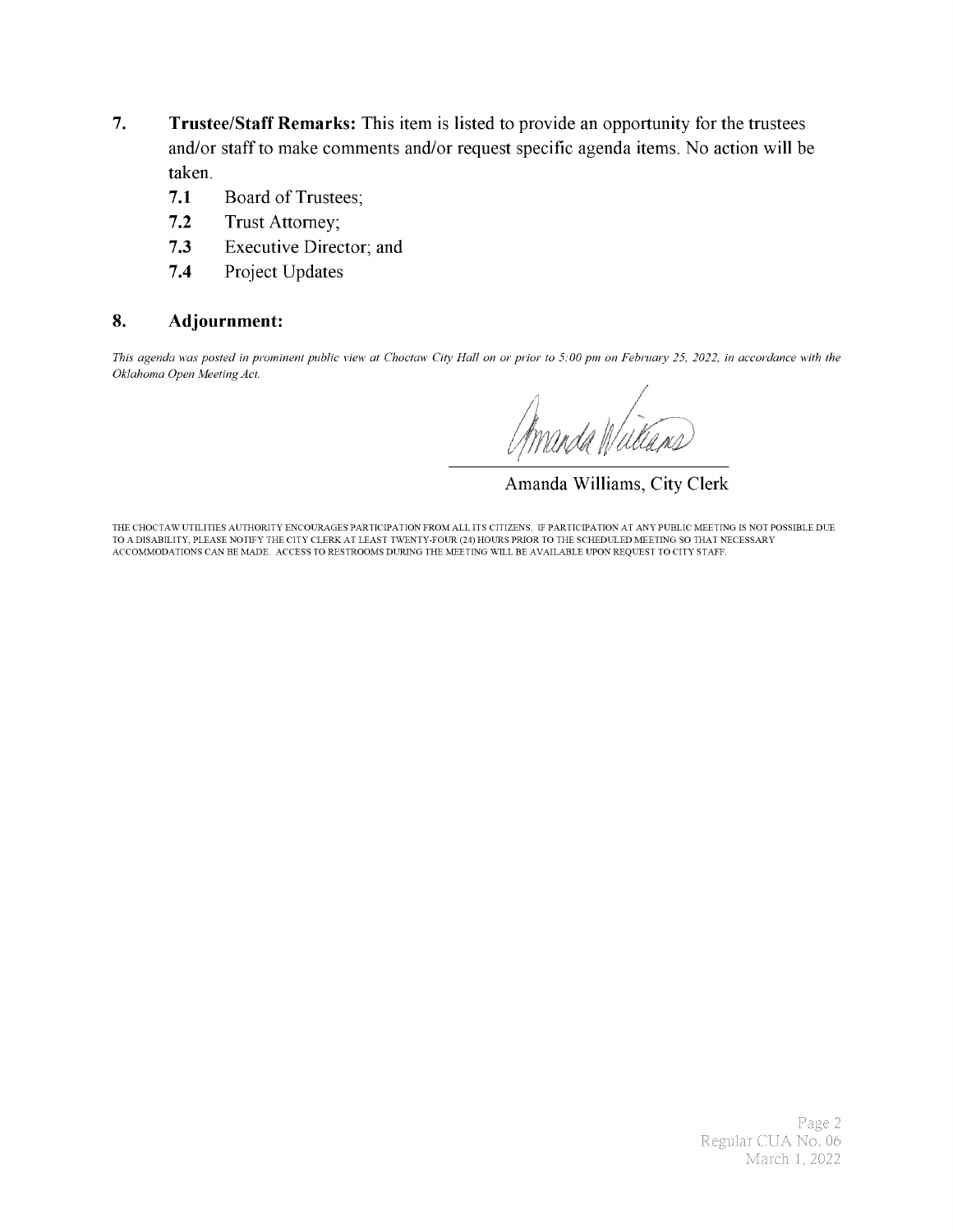### City of Choctaw and Choctaw Utilities Authority Regular Pre-Meeting of the City Council/Board of Trustees No. 05 February 15, 2022 @ 6:30pm Choctaw City Hall, 2500 N Choctaw Road Choctaw, Oklahoma 73020

#### **MINUTES**

| 1.             | Call to Order @ 6:30 pm |                                                                                                                                         |                                                                                                                                                                                                                                                                                                                                                             |  |  |  |  |
|----------------|-------------------------|-----------------------------------------------------------------------------------------------------------------------------------------|-------------------------------------------------------------------------------------------------------------------------------------------------------------------------------------------------------------------------------------------------------------------------------------------------------------------------------------------------------------|--|--|--|--|
|                |                         | <b>Roll Call:</b>                                                                                                                       |                                                                                                                                                                                                                                                                                                                                                             |  |  |  |  |
|                | $\overline{7}$          | Present:                                                                                                                                | Chad Williams; Brent Pendergraft; Jeannie Abts; Donna<br>Morris; Steve Krieske; Rick Modisette; Randy Ross                                                                                                                                                                                                                                                  |  |  |  |  |
|                | $\bf{0}$                | Absent:                                                                                                                                 | <b>None</b>                                                                                                                                                                                                                                                                                                                                                 |  |  |  |  |
|                | <b>Staff Present:</b>   |                                                                                                                                         | Ray Vincent/City Attorney; Ronnie J. Guest Jr./City Manager;<br><b>Cary Simonds/Economic Development Director; Kelly</b><br>Marshall/Chief of Police; Amanda Williams/City Clerk; Lira<br>Deer/Human Resources Director; Randy Jacox/Public Works<br>Director; Tyler Kilmer/Park & Recreation Director; Purvi<br><b>Patel/Development Services Director</b> |  |  |  |  |
| 2.             | <b>Business Agenda:</b> |                                                                                                                                         | The following items are hereby designated for discussion only.                                                                                                                                                                                                                                                                                              |  |  |  |  |
|                | 2.1                     |                                                                                                                                         | Staff briefing and clarification on agenda items.                                                                                                                                                                                                                                                                                                           |  |  |  |  |
|                |                         | City Manager/Executive Director and Staff briefed the City Council/Board<br>of Trustees on each agenda item and answered any questions. |                                                                                                                                                                                                                                                                                                                                                             |  |  |  |  |
|                | 2.2                     | Staff briefing on current and upcoming projects and/or issues relating to the City<br>and CUA.                                          |                                                                                                                                                                                                                                                                                                                                                             |  |  |  |  |
|                |                         | City Manager/Executive Director and Staff briefed Council/Board on<br>current and upcoming projects and or issues relating to the City. |                                                                                                                                                                                                                                                                                                                                                             |  |  |  |  |
| 3 <sub>1</sub> |                         | Adjournment:<br>Called $\omega$ 6:53 pm.                                                                                                |                                                                                                                                                                                                                                                                                                                                                             |  |  |  |  |

#### ATTEST: CHOCTAW UTILITIES AUTHORITY

Amanda Williams, City Clerk Randy Ross, Chairman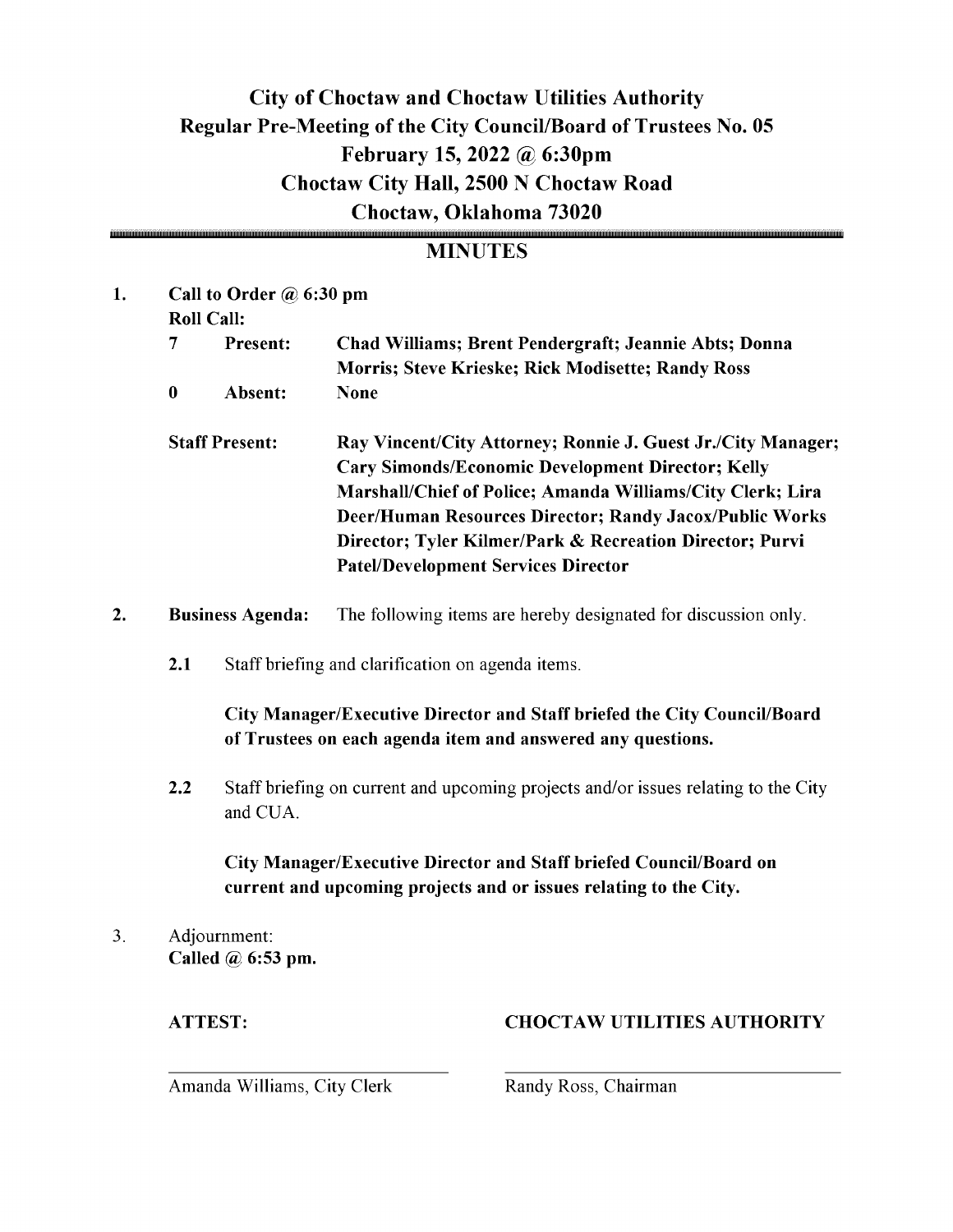## Choctaw Utilities Authority Regular Board of Trustees Meeting No. 05 February 15, 2022  $\omega$  7:00pm or Immediately Following the City Council Meeting Choctaw City Hall, 2500 N Choctaw Road Choctaw, Oklahoma 73020

### MINUTES

- 1. Call to Order by Chairman @ 7:06 pm.
- 2. Roll Call:

|   | <b>Present:</b>       | Chad Williams; Brent Pendergraft; Jeannie Abts; Donna<br><b>Morris; Steve Krieske; Rick Modisette; Randy Ross</b> |  |  |  |  |
|---|-----------------------|-------------------------------------------------------------------------------------------------------------------|--|--|--|--|
| 0 | Absent:               | None                                                                                                              |  |  |  |  |
|   | <b>Staff Present:</b> | Ray Vincent/City Attorney; Ronnie J. Guest Jr./City Manager;                                                      |  |  |  |  |
|   |                       | <b>Cary Simonds/Economic Development Director; Kelly</b>                                                          |  |  |  |  |
|   |                       | Marshall/Chief of Police; Amanda Williams/City Clerk; Lira                                                        |  |  |  |  |
|   |                       | Deer/Human Resources Director; Randy Jacox/Public Works                                                           |  |  |  |  |
|   |                       | Director; Tyler Kilmer/Park & Recreation Director; Purvi                                                          |  |  |  |  |
|   |                       | <b>Patel/Development Services Director</b>                                                                        |  |  |  |  |
|   |                       |                                                                                                                   |  |  |  |  |

3. Public Comments: This agenda item is for public comments on utility related nonagenda items. Preference will be given to Choctaw Citizens and NO formal action will be taken. Speakers are limited to <sup>3</sup> minutes for <sup>a</sup> total of 15 minutes.

None.

- 4. Business Agenda: The following items are hereby designated for discussion and consideration which requires individual action.
	- 4.1 Discussion and action on Change Order No. 01 for the 23<sup>rd</sup> Street Utility Extension Project in the amount of \$62,030.00.

MOTION BY Rick Modisette and SECOND BY Jeannie Abts to approve Change Order No. 01 as presented.

#### MOTION CARRIED:

7 Ayes: Williams, Pendergraft, Abts, Morris, Krieske,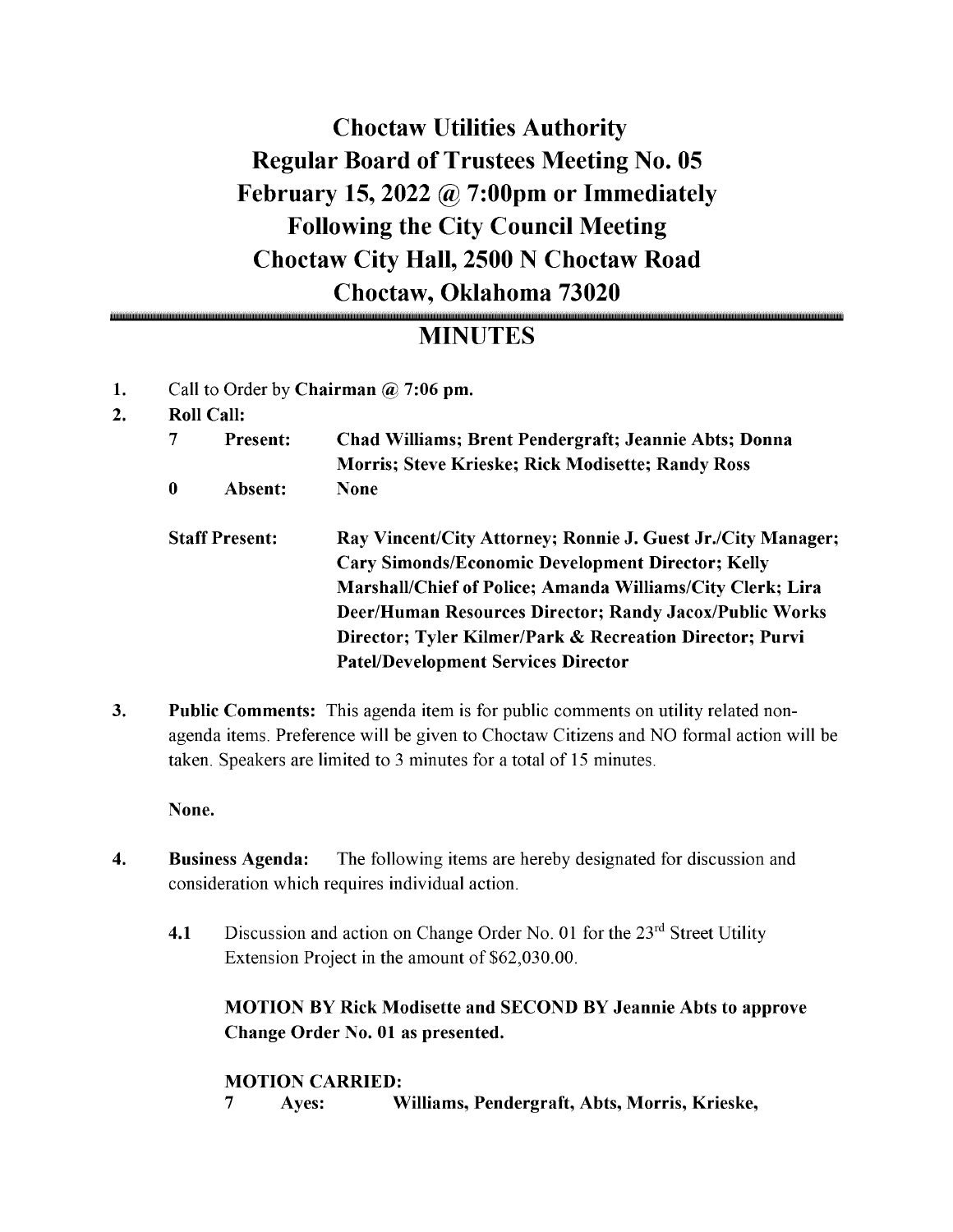| <b>Modisette, Ross</b> |  |
|------------------------|--|
|------------------------|--|

0 Nays: None

<sup>0</sup> Absent: None

0 Abstain: None

- 5. Consent Agenda: The following items are hereby designated for routine approval, acceptance or acknowledgment by one motion, subject to any conditions included therein. If any item does not meet with the approval of all members, that item will be heard in regular order.
	- 5.1 Special Pre-Meeting minutes for 02-01-22
	- 5.2 Regular Meeting minutes for 02-01-22
	- 5.3 Vouchers and Claims as approved by the Executive Director:

| $02-22$ Claims: | 135,455.75 |
|-----------------|------------|
|                 |            |

- 2. 02-03 Claims: \$ 8,911.88
- 3. 02-07 Refunds: \$ 509.16
- 4. 02- 11 Credit Cards: \$ 201. 84
- 5. 02-10 Claims: \$ 10,628.90
- **5.4** Bi-weekly payroll in the amount of:
	- 1. 02-11 Payroll: \$ 21,790.80
	- 2. 02-25 Payroll: \$ 25,000.00
- 5.5 Permanent Easement, Beverly Stillwell, 3350 N. Indian Meridian.
- 5.6 Permanent Easement, Cody Brewer, 3378 N. Indian Meridian.

#### MOTION BY Jeannie Abts and SECOND BY Donna Morris to approve the Consent Agenda as presented.

#### MOTION CARRIED:

- <sup>7</sup> Ayes: Williams, Pendergraft, Abts, Morris, Krieske, Modisette, Ross
- 0 Nays: None
- <sup>0</sup> Absent: None
- 0 Abstain: None
- 6. New Business: This item is listed to provide the opportunity for trustee discussion on items which may arise within twenty-four (24) hours prior to this meeting, and therefore, qualify as new business under the Oklahoma Open Meeting Act.

None.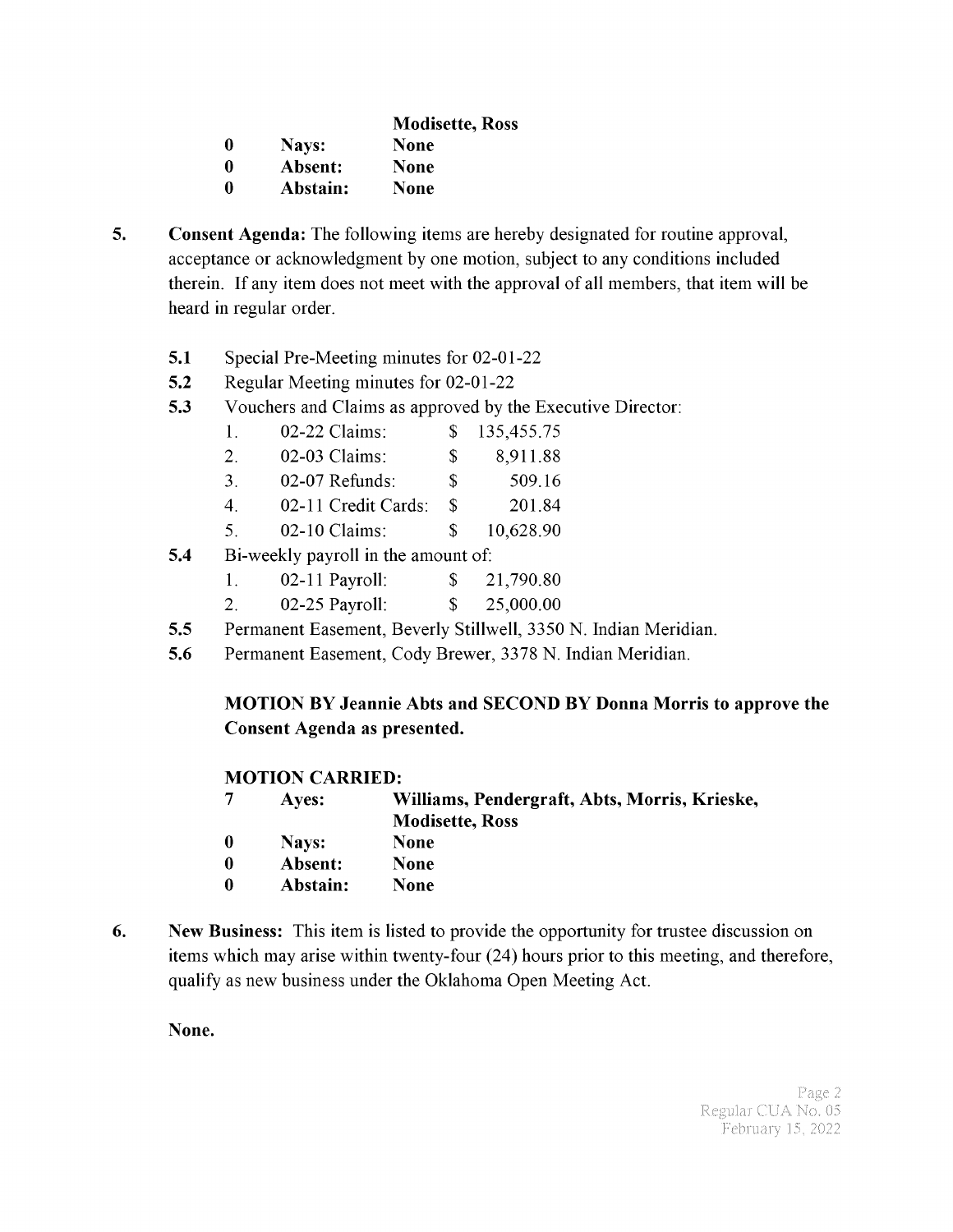- 7. Trustee/Staff Remarks: This item is listed to provide an opportunity for the trustees and/or staff to make comments and/or request specific agenda items. No action will be taken.
	- 7.1 Board of Trustees;
	- 7.2 Trust Attorney;
	- 7.3 Executive Director; and
	- 7.4 Project Updates

None.

8. Adjournment: Adjourned  $@$  7:07 pm.

### CHOCTAW UTILITIES AUTHORITY

ATTEST:

Randy Ross, Chairman

Amanda Williams, City Clerk

Page 3 Regular CUA No. 05 February 15, 2022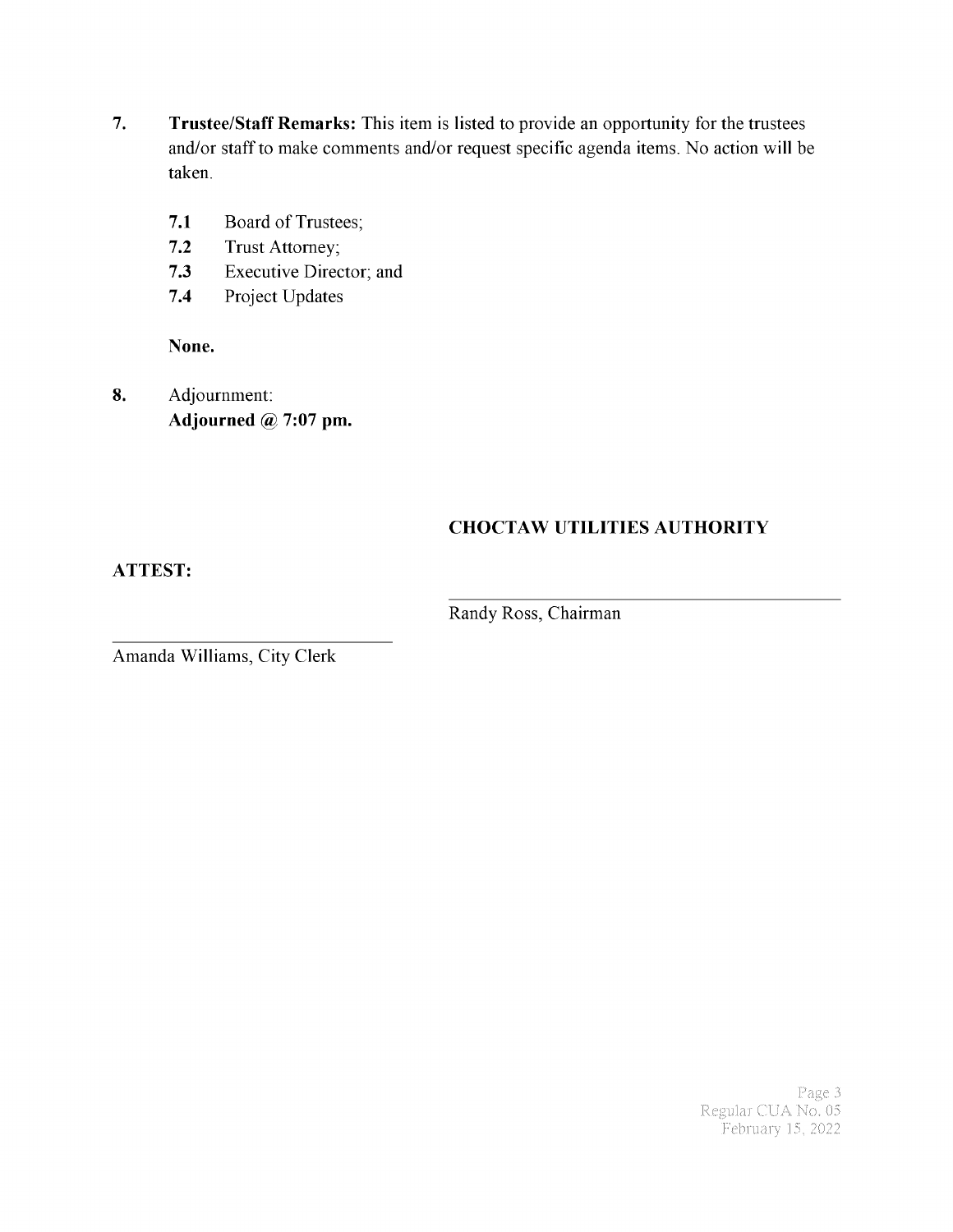

Vendor

#### Choctaw, OK

### Receipt Register - Abridged - for Council packet

POPKT01402 - 02-17-22 CUA CLAIMS

**Vendor Amount** 

| <b>Purchase Order</b>              | Invoice                                              | <b>Bank Code</b> | Post Date  | <b>Description:</b>                  | Account                                       | <b>Item Amount</b> |
|------------------------------------|------------------------------------------------------|------------------|------------|--------------------------------------|-----------------------------------------------|--------------------|
|                                    | CUA:01945 - CENTRAL OKLAHOMA STORMWATER ALLIANCE INC |                  |            |                                      |                                               | 100.00             |
| REQ09635                           | 106                                                  | <b>CUA AP</b>    | 02/17/2022 | COSWA 2021-2022 Membership           | 61-680-634000 - TRAVEL & TRAINING             | 100.00             |
| CUA: 011263 - CINTAS CORPORATION   |                                                      |                  |            |                                      |                                               | 350.30             |
| REQ09571                           | 4103917086                                           | <b>CUA AP</b>    | 02/17/2022 | Uniforms                             | 67-670-636000 - UNIFORMS                      | 51.68              |
|                                    | 4104571030                                           | <b>CUA AP</b>    | 02/17/2022 | <b>Uniforms</b>                      | 67-670-636000 - UNIFORMS                      | 45.66              |
|                                    | 4105163437                                           | <b>CUA AP</b>    | 02/17/2022 | <b>Uniforms</b>                      | 67-670-636000 - UNIFORMS                      | 45.66              |
| REQ09621                           | 4110760470                                           | <b>CUA AP</b>    | 02/17/2022 | <b>UNIFORMS</b>                      | 61-810-636000 - UNIFORMS                      | 72.02              |
|                                    |                                                      |                  |            | <b>UNIFORMS</b>                      | 61-900-636000 - UNIFORMS                      | 11.12              |
|                                    |                                                      |                  |            | <b>UNIFORMS</b>                      | 61-910-636000 - UNIFORMS                      | 42.90              |
| REQ09640                           | 4110760544                                           | <b>CUA AP</b>    | 02/17/2022 | Cleaning                             | 67-670-634500 - CONTRACTUAL SERVICES          | 81.26              |
| CUA: 000200 - CITY OF MIDWEST CITY |                                                      |                  |            |                                      |                                               | 1,069.00           |
| REQ09583                           | 16133                                                | <b>CUA AP</b>    | 02/17/2022 | Household Hazardous Waste - Jan 2022 | 61-680-634500 - CONTRACTUAL SERVICES          | 1,069.00           |
| CUA: 01082 - DAVIS SUPPLY CO       |                                                      |                  |            |                                      |                                               | 444.84             |
| REQ09644                           | 0005496504-001                                       | <b>CUA AP</b>    | 02/17/2022 | Parts for Leaks                      | 67-670-622000 - REPAIR & MAINTENANCE SUPPLIES | 444.84             |
| <b>CUA: 010815 - DIRECTV</b>       |                                                      |                  |            |                                      |                                               | 449.54             |
| <b>REQ09598</b>                    | 037856519X220121                                     | <b>CUA AP</b>    | 02/17/2022 | Cable Bill                           | 67-670-631000 - UTILITIES                     | 449.54             |
|                                    | CUA: 000374 - HARRINGTONS SERVICE CENTER             |                  |            |                                      |                                               | 7.00               |
| REQ09570                           | 301852                                               | <b>CUA AP</b>    | 02/17/2022 | Tire repair                          | 67-670-622000 - REPAIR & MAINTENANCE SUPPLIES | 7.00               |
| CUA: 000514 - MARC                 |                                                      |                  |            |                                      |                                               | 3,773.43           |
| REQ09518                           | 0753985-IN                                           | <b>CUA AP</b>    | 02/17/2022 | sewer maintenace chemicals,          | 61-900-622001 - CHEMICALS                     | 3,773.43           |
|                                    | CUA: 000520 - MIDWEST HOSE & SPECIALTY INC           |                  |            |                                      |                                               | 293.16             |
| REQ09639                           | 01556200                                             | <b>CUA AP</b>    | 02/17/2022 | <b>Water Hose for Greens</b>         | 67-670-622000 - REPAIR & MAINTENANCE SUPPLIES | 293.16             |
|                                    | CUA: 000544 - NICOMA PARK LUMBER CO                  |                  |            |                                      |                                               | 40.37              |
| REQ07833                           | 110412222                                            | <b>CUA AP</b>    | 02/17/2022 | Plant Supplies (Open P.O.)           | 61-910-622500 - SMALL TOOLS & MINOR EQUIPMENT | 18.69              |
| REQ07999                           | 110415521                                            | <b>CUA AP</b>    | 02/17/2022 | Pipe and concrete for leak fix       | 67-670-622000 - REPAIR & MAINTENANCE SUPPLIES | 21.68              |
|                                    | CUA: 000548 - NORTH CENTRAL LABORATORIES             |                  |            |                                      |                                               | 156.41             |
| REQ09418                           | 465604                                               | <b>CUA AP</b>    | 02/17/2022 | Carboy                               | 61-910-622002 - LAB SUPPLIES                  | 156.41             |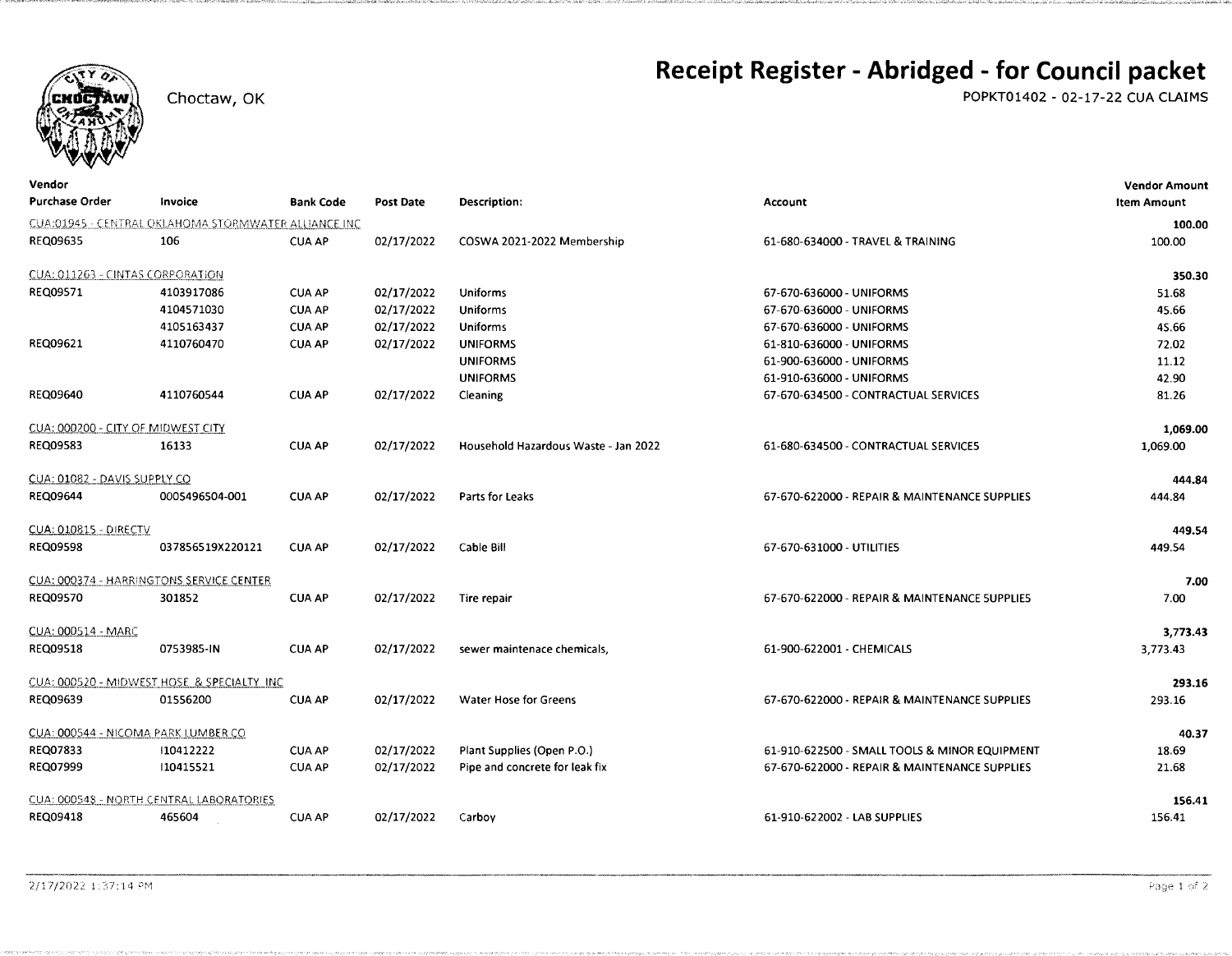| Vendor                                                   | Receipt Register - Abridged - for Council packet<br>POPKT01402 - 02-17-22 CUA CLAIMS |                  |            |                           |                                       |                                            |
|----------------------------------------------------------|--------------------------------------------------------------------------------------|------------------|------------|---------------------------|---------------------------------------|--------------------------------------------|
| <b>Purchase Order</b>                                    | <b>Invoice</b>                                                                       | <b>Bank Code</b> | Post Date  | Description:              | <b>Account</b>                        | <b>Vendor Amount</b><br><b>Item Amount</b> |
| CUA: 000552 - O G & E ELECTRIC SERVICES<br>REQ09626      | 35965502-4 FEB 22                                                                    | <b>CUA AP</b>    | 02/17/2022 | <b>ELECTRIC FOR WELLS</b> | 61-810-631000 - UTILITY SERVICES      | 2,737.63<br>2,737.63                       |
| CUA: 000598 - OKLAHOMA MUNICIPAL LEAGUE<br>REQ09581      | 081320                                                                               | <b>CUA AP</b>    | 02/17/2022 | OML RENEWAL FEE           | 61-810-633000 - PROFESSIONAL SERVICES | 100.00<br>100.00                           |
| CUA: 000600 - OKLAHOMA NATURAL GAS CO<br>REQ09619        | 211359717252490582   CUA AP                                                          |                  | 02/17/2022 | 36TH ST WELL GAS          | 61-810-631000 - UTILITY SERVICES      | 21.43<br>21.43                             |
| CUA: 011220 - TYLER PEST SOLUTION LLC<br><b>REQ09642</b> | 13214                                                                                | <b>CUA AP</b>    | 02/17/2022 | <b>Pest Control</b>       | 67-670-634500 - CONTRACTUAL SERVICES  | 60.00<br>60.00                             |
| REQ09638                                                 | CUA: 010090 - WASTE CONNECTIONS OF OKLAHOMA<br>2530918                               | <b>CUA AP</b>    | 02/17/2022 | JANUARY COLLECTION FEES   | 61-690-634500 - CONTRACTUAL SERVICE   | 75,814.18<br>75,814.18                     |

**Report Total:** 85,417.29

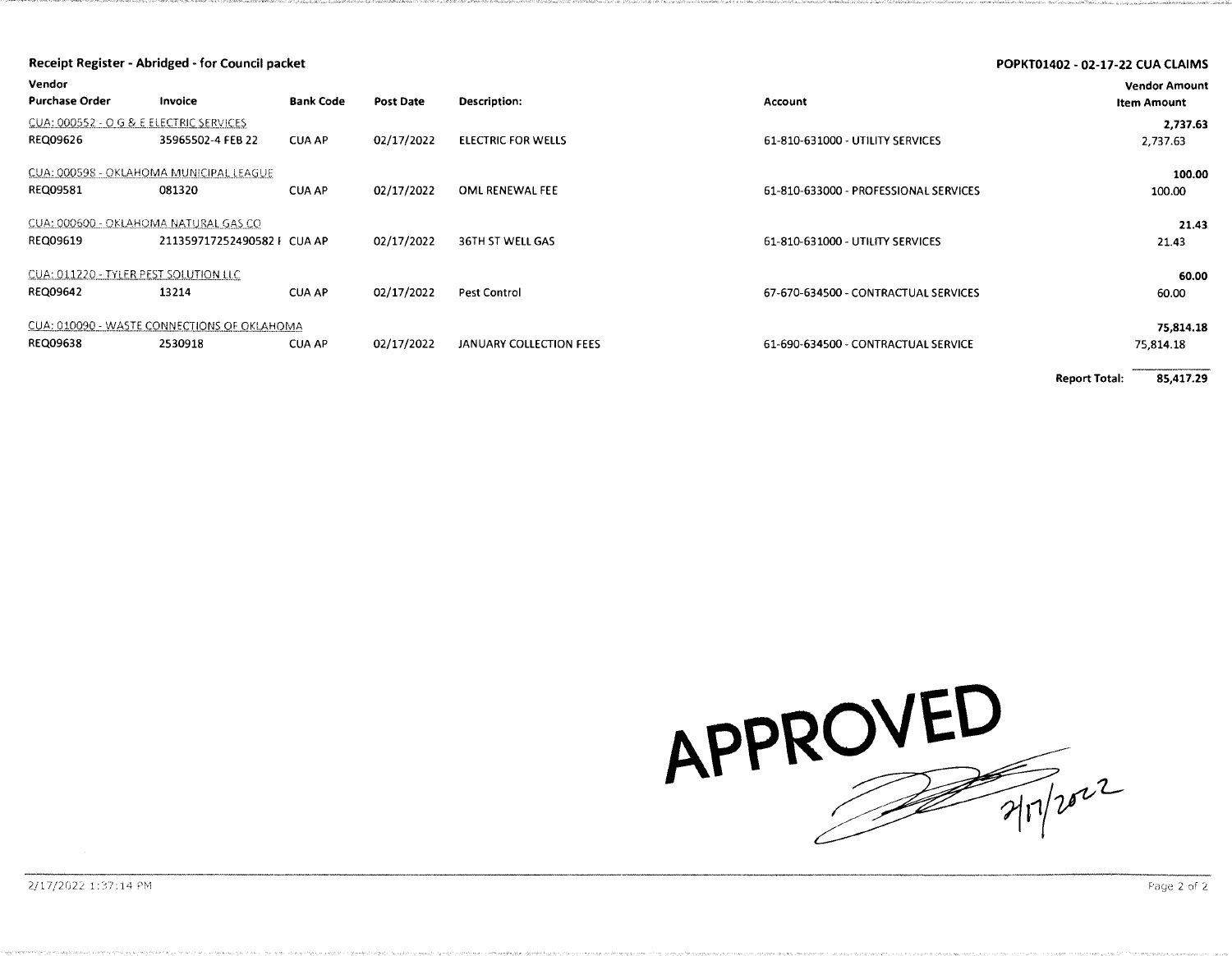

Choctaw, OK

### Receipt Register - Abridged - for Council packet

POPKT01411 - 02-17-22 CUA CLAIMS - REISSUE FM CK

| Vendor                |                               |                  |            |                            |                                        | <b>Vendor Amount</b> |  |
|-----------------------|-------------------------------|------------------|------------|----------------------------|----------------------------------------|----------------------|--|
| <b>Purchase Order</b> | <b>Invoice</b>                | <b>Bank Code</b> | Post Date  | Description:               | Account                                | Item Amount          |  |
| CUA: 000336 - FUELMAN |                               |                  |            |                            |                                        | 4,587.50             |  |
| REQ09591              | CK REISSUE FOR FM IN J CUA AP |                  | 02/17/2022 | <b>FUEL - WATER NOV 21</b> | 61-680-621500 - FLEET PARTS/SUPPLIES   | 435.51               |  |
|                       |                               |                  |            | FUEL - WATER NOV 21        | 61-810-621501 - FUEL                   | 1,978.87             |  |
|                       |                               |                  |            | <b>FUEL - WATER NOV 21</b> | 61-910-621500 - FLEET PARTS & SUPPLIES | 99.98                |  |
| <b>REQ09592</b>       | CK REISSUE FOR FM IN J CUA AP |                  | 02/17/2022 | <b>FUEL - WATER DEC 21</b> | 61-680-621500 - FLEET PARTS/ SUPPLIES  | 356.90               |  |
|                       |                               |                  |            | <b>FUEL - WATER DEC 21</b> | 61-810-621501 - FUEL                   | 1,693.86             |  |
|                       |                               |                  |            | FUEL - WATER DEC 21        | 61-910-621500 - FLEET PARTS & SUPPLIES | 22.38                |  |

4,587.50 **Report Total:** 



2/17/2022 3:33:29 PM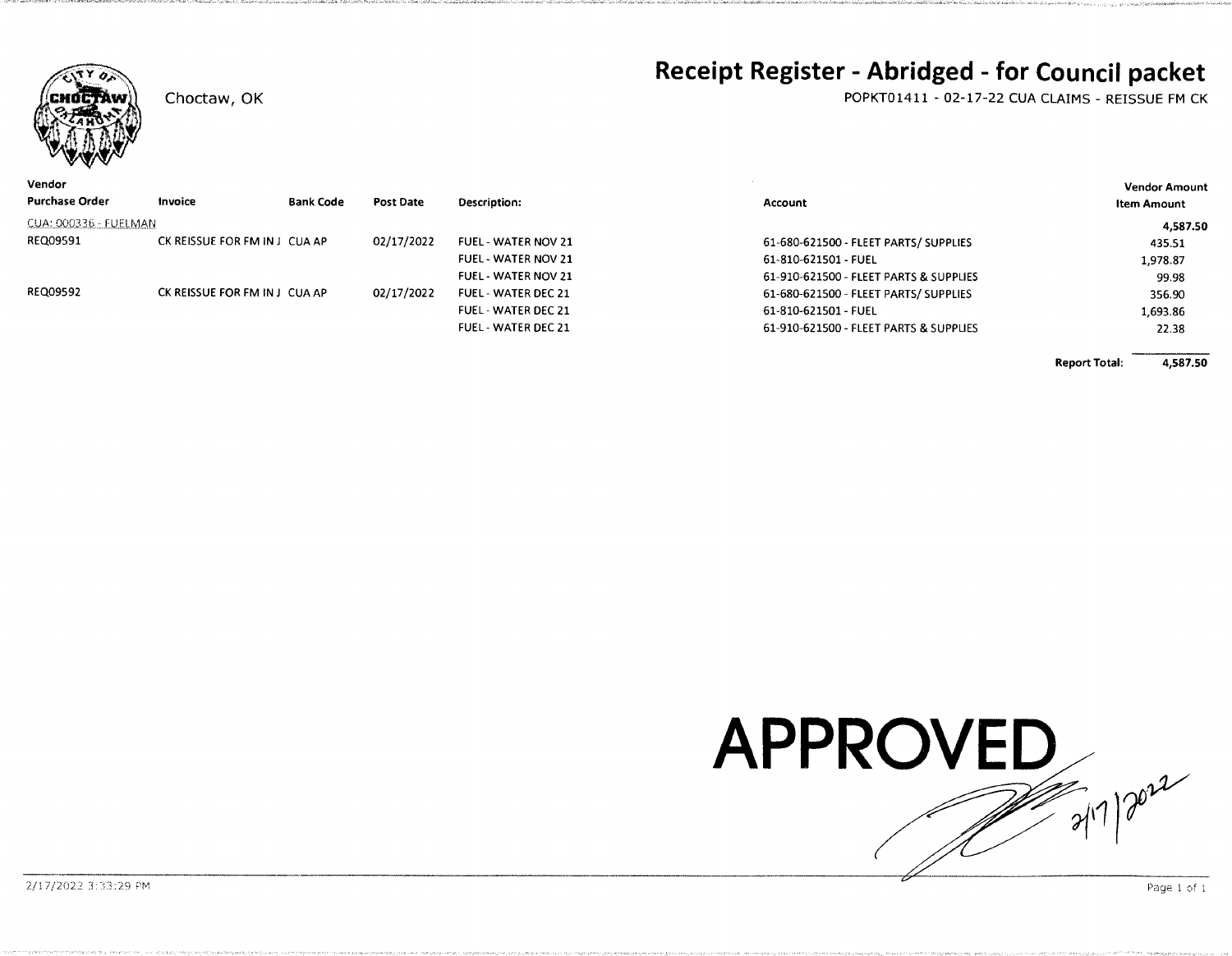

Choctaw, OK

### Receipt Register - Abridged - for Council packet

POPKT01421 - 02-24-22 CUA CLAIMS

| venaor<br>Purchase Order         | Invoice                                      | <b>Bank Code</b> | Post Date  | Description:                                | Account                                   | Vendor Amount<br><b>Item Amount</b> |
|----------------------------------|----------------------------------------------|------------------|------------|---------------------------------------------|-------------------------------------------|-------------------------------------|
| CUA: 01382 - BOKF NA             |                                              |                  |            |                                             |                                           | 500.00                              |
| REQ09686                         | 5130643                                      | <b>CUA AP</b>    | 02/24/2022 | BOND TRUST FEE - UA 2017 A DS FUND          | 61-810-652000 - OWRB PRINCIPAL & INTEREST | 500.00                              |
| CUA: 011332 - CH & W TIRE        |                                              |                  |            |                                             |                                           | 216.82                              |
| REQ09646                         | 2-GS53387                                    | <b>CUA AP</b>    | 02/24/2022 | <b>Truck tires</b>                          | 61-910-621500 - FLEET PARTS & SUPPLIES    | 216.82                              |
| CUA: 01015 - DELTA DENTAL        |                                              |                  |            |                                             |                                           | 1,198.14                            |
| REQ09676                         | 1633861                                      | <b>CUA AP</b>    | 02/24/2022 | DENTAL INSURANCE                            | 61-810-634600 - HEALTH INSURANCE          | 237.32                              |
|                                  |                                              |                  |            | DENTAL INSURANCE                            | 61-900-634600 - HEALTH INSURANCE          | 513.18                              |
|                                  |                                              |                  |            | DENTAL INSURANCE                            | 61-910-634600 - HEALTH INSURANCE          | 184.26                              |
|                                  |                                              |                  |            | DENTAL INSURANCE                            | 67-670-634600 - HEALTH INSURANCE          | 263.38                              |
|                                  | CUA: 010479 - ENVIRONMENTAL TESTING INC      |                  |            |                                             |                                           | 140.00                              |
| REQ07534                         | E2B0157                                      | CUA AP           | 02/24/2022 | weekly testing at wwtp                      | 61-910-634503 - LAB TESTING CONTRACTUAL   | 140.00                              |
| CUA: 000358 - GRAINGER           |                                              |                  |            |                                             |                                           | 776.13                              |
| REQ09391                         | 9202449857                                   | <b>CUA AP</b>    | 02/24/2022 | Air compressor repairs                      | 61-910-640500 - MACHINERY & EQUIPMENT     | 165.89                              |
| REQ09492                         | 9203862827                                   | <b>CUA AP</b>    | 02/24/2022 | Office chair, floor mats, cleaning supplies | 61-910-622002 - LAB SUPPLIES              | 610.24                              |
|                                  | CUA: 01017 - HEALTH CARE SERVICE CORPORATION |                  |            |                                             |                                           | 13,702.56                           |
| REQ09678                         | 0000894039 MAR 22                            | <b>CUA AP</b>    | 02/24/2022 | HEALTH INSURANCE                            | 61-810-634600 - HEALTH INSURANCE          | 3,174.06                            |
|                                  |                                              |                  |            | <b>HEALTH INSURANCE</b>                     | 61-900-634600 - HEALTH INSURANCE          | 5,721.42                            |
|                                  |                                              |                  |            | HEALTH INSURANCE                            | 61-910-634600 - HEALTH INSURANCE          | 1,945.66                            |
|                                  |                                              |                  |            | HEALTH INSURANCE                            | 67-670-634600 - HEALTH INSURANCE          | 2,861.42                            |
| CUA: 01018 - MUTUAL OF OMAHA     |                                              |                  |            |                                             |                                           | 609.49                              |
| REQ09680                         | 001322744041                                 | <b>CUA AP</b>    | 02/24/2022 | LIFE INSURANCE                              | 61-810-634600 - HEALTH INSURANCE          | 452.76                              |
|                                  |                                              |                  |            | LIFE INSURANCE                              | 61-900-634600 - HEALTH INSURANCE          | 49.00                               |
|                                  |                                              |                  |            | LIFE INSURANCE                              | 61-910-634600 - HEALTH INSURANCE          | 71.10                               |
|                                  |                                              |                  |            | LIFE INSURANCE                              | 67-670-634600 - HEALTH INSURANCE          | 36.63                               |
| CUA: 01021 - VISION SERVICE PLAN |                                              |                  |            |                                             |                                           | 275.04                              |
| REQ09674                         | 814473541                                    | <b>CUA AP</b>    | 02/24/2022 | <b>VISION INSURANCE</b>                     | 61-810-634600 - HEALTH INSURANCE          | 63.22                               |
|                                  |                                              |                  |            | <b>VISION INSURANCE</b>                     | 61-900-634600 - HEALTH INSURANCE          | 107.22                              |
|                                  |                                              |                  |            | <b>VISION INSURANCE</b>                     | 61-910-634600 - HEALTH INSURANCE          | 41.01                               |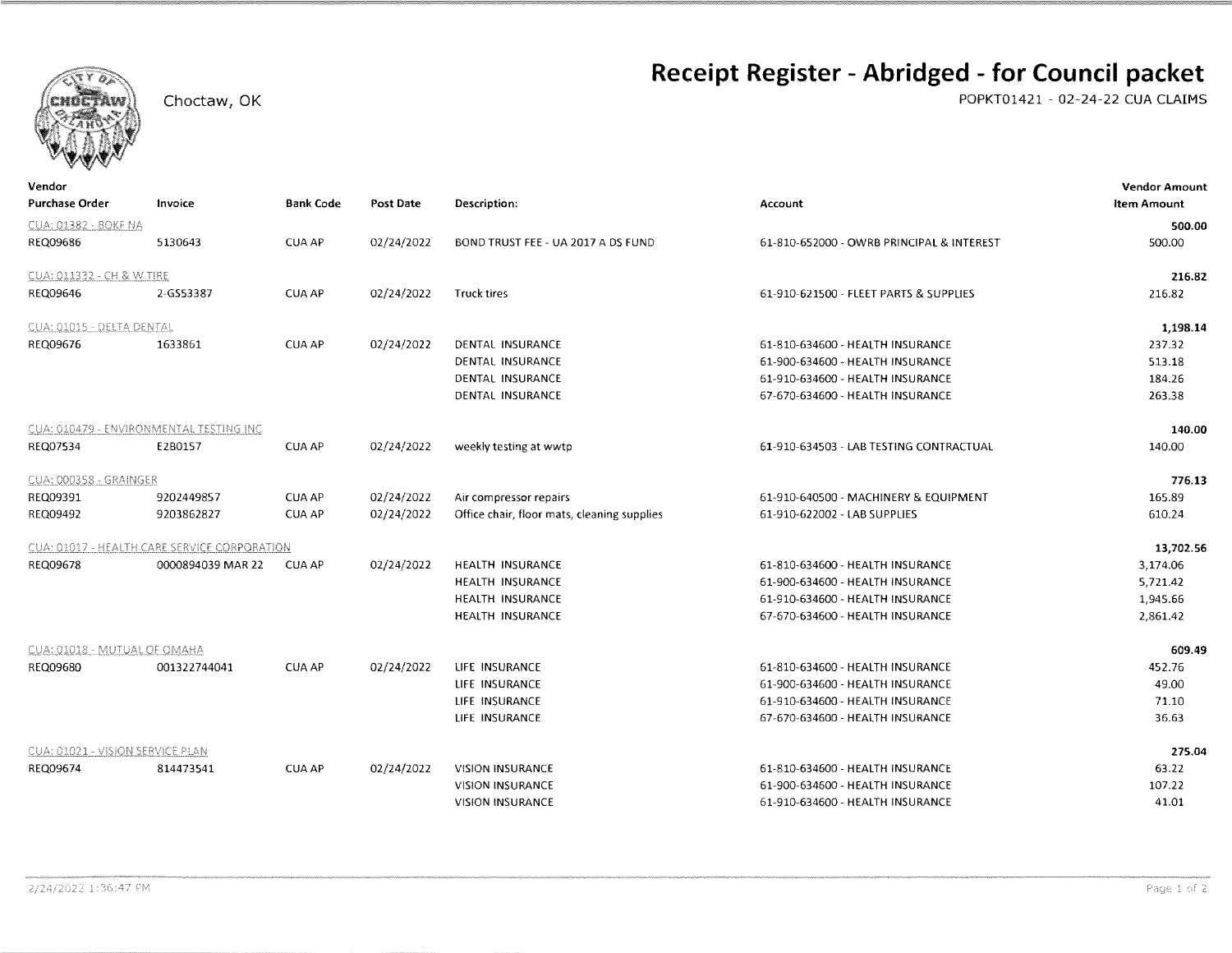| Receipt Register - Abridged - for Council packet |           |                  |            |                         |                                  | POPKT01421 - 02-24-22 CUA CLAIMS |
|--------------------------------------------------|-----------|------------------|------------|-------------------------|----------------------------------|----------------------------------|
| Vendor                                           |           |                  |            |                         |                                  | <b>Vendor Amount</b>             |
| <b>Purchase Order</b>                            | Invoice   | <b>Bank Code</b> | Post Date  | Description:            | Account                          | Item Amount                      |
| CUA: 01021 - VISION SERVICE PLAN                 |           |                  |            |                         |                                  |                                  |
| REQ09674                                         | 814473541 | <b>CUA AP</b>    | 02/24/2022 | <b>VISION INSURANCE</b> | 67-670-634600 - HEALTH INSURANCE | 63.59                            |

**Report Total:** 17,418.18